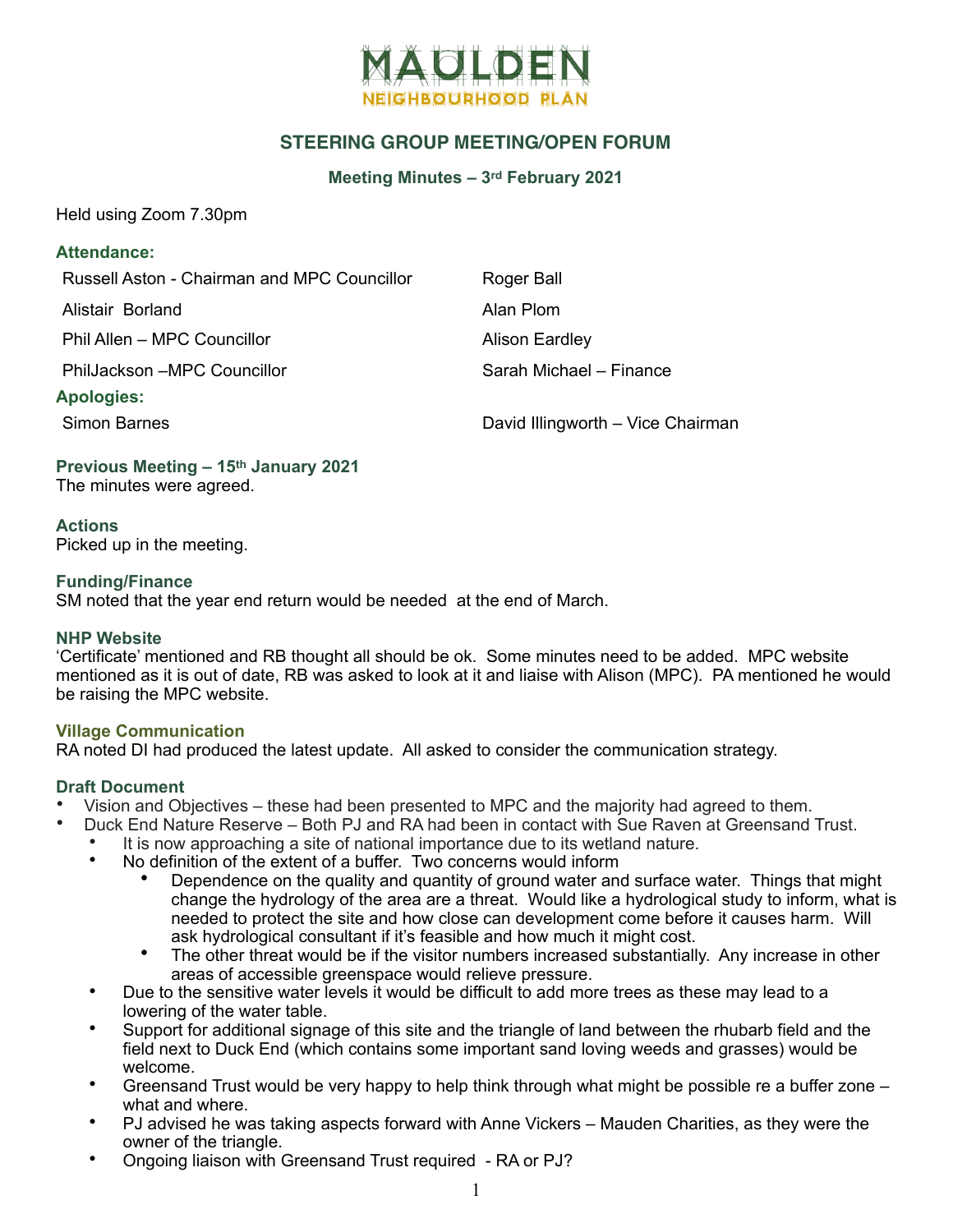# • M11 – MPC Allotment Land -

**POLICY M11: ALLOTMENTS AND COMMUNITY GROWING SPACES (DC2, DC7 EE5) Proposals that would result in the loss of all or part of existing allotment spaces will not be supported unless, if on Parish Council-owned land, the following has been robustly demonstrated to the satisfaction of the Secretary of State : [1](#page-1-0)**

- **a) the allotment spaces in question are surplus to requirements; and**
- <span id="page-1-1"></span>**b) at least equivalent or better provision of allotment space in terms of quantity and quality, including amenity value, is provided in a suitable location in the near vicinity for displaced allotment owners; and**
- **c) the proposed use for the space has been agreed by a majority of parishioners.**
- Matter discussed as PA and PJ indicated that point c wasn't necessary. This had crystallised as MPC were considering spending S106 money and an option put forward to MPC was taking forward community use on the MPC Land and they felt clause c wasn't necessary and restrictive.
- RA had spoken to most people and tried to summarise and highlight the crux of the situation, ie that action taken now may have a bearing on future use – primarily the possibility of development from Silsoe Road to Flitwick Road. He outlined some suggested ways forward in an effort to shorten discussion.
	- Only go for change of use if it is necessary.
	- A village survey is undertaken alongside the NHP referendum a neat and tidy approach.
	- Promote RB's suggestion that a parcel of land would be deliberately excluded from change of use to make access to the land difficult if there were any subsequent initiatives to develop the land.
- A thorough discussion was held. Key points made or restated included:
	- The NHP questionnaire responses included a significant number of people [Q35 551 92%] wanting to retain the MPC allotments and also indicating allotment space is important [Q42 –  $571 - 92\%$ ].
	- MPC had no fixed proposal. Perhaps consider when more information is held. Latest thinking is that change of use wasn't needed for community use.
	- Why not go to the village?
	- AB noted it is common place to clarify aspects of the NHP as it progresses. PJ happy for NHP group to go out to the village.
	- AE reminded the meeting that the land is covered by two policies. M11 and Local Green Space (LGS) which gives green belt like protection. The wording of 'c' is unusual and may be struck out by the examiner.
	- AP thought there was no clarity from the village on what was wanted.
	- PJ thought that there was no mandate for a referendum on the land.
	- The question of trust in MPC to do the right thing was raised. RA noted that it could depend on members present and cited a recent example where for building on green space a proposal was not objected to but when it returned at a later meeting it was objected to.
	- AE suggested going through to Regulation 14 consultation and then to consider responses and amend as necessary. The alternative was to ask extra questions now but this may delay matters.
	- AE pointed out a NPPF requirement for MPC to consult with parishioners.
- RA closed the discussion asking all to reflect on what had been said and suggested it be picked up at a subsequent meeting where it would be further down the agenda as other matters needed to be progressed.
- CBC Land at Flitwick Road. PA made the observation that the concerns about development across the South of the village applied equally to the CBC owned land at Flitwick Road and suggested the NHP consider this too. This was agreed. RA to add to the agenda for the next meeting.
- Section 12 PA commented that the wording should be generic. To be amended.
- Section 12.2. Wording related to section 278 needed to be tweaked.
- 12.4 PA gave more detail of the reasoning behind the proposed amendment to the final item under "Priorities from a community perspective on the deployment of developer contributions" from "*Use of allotments and/or Parish Council land for the creation of community orchard, seating area or gym (subject to referendum)"* to "*Creation of community gathering area, orchard, seating area, outdoor gym or any other*

<span id="page-1-0"></span>[<sup>1</sup>](#page-1-1) As required by The allotments Act (Section 81925)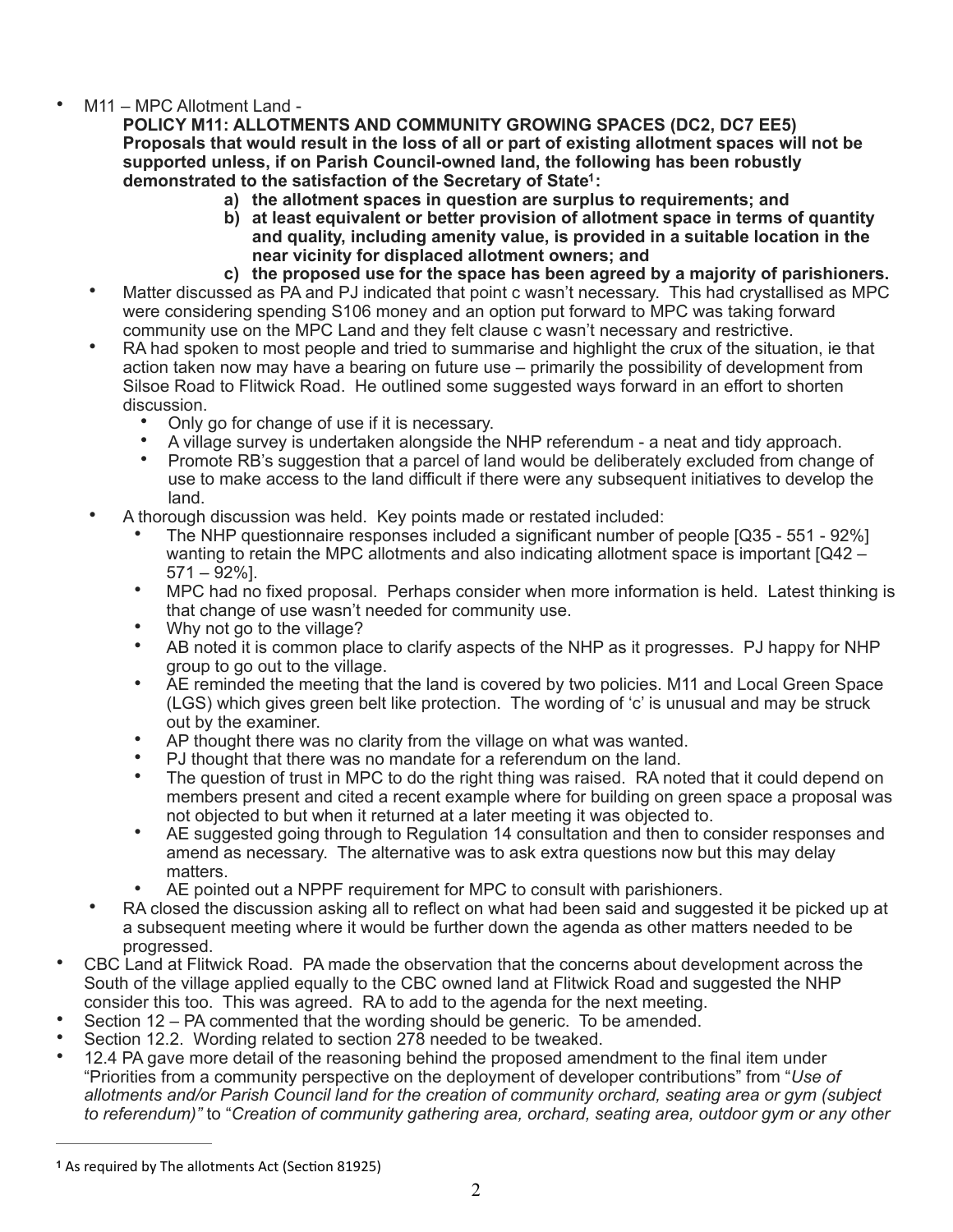*community projects".* The creation of a community gathering area, etc does not necessarily have to be on allotment and/or Parish Council land. It could be created on other land e.g. donated by a landowner and therefore the item needs to generic and allow flexibility if other options were available to MPC. This was also the reason for adding "any other community projects''.

- Views SM advised this is still WiP.
- Density All noted the information and a suitable figure for the policy needed to be agreed. AE to suggest.<br>• I GS RA had done the assessment for the MPC allotments but not the Bowls Club. He noted that taking
- LGS RA had done the assessment for the MPC allotments but not the Bowls Club. He noted that taking the LGS work forward was likely to be difficult and the work would be spread around the group.
- AE would continue to update the draft and circulate it ahead of the next meeting.

### **AOB** None

#### **Meetings**

Next meeting Wednesday 17<sup>th</sup> February at 7.30pm using the same Zoom details.

## **Actions**

| <b>Date</b> | <b>Action</b>                                                                                                                                                                                                                                  | Who                 | Update                                                                          |
|-------------|------------------------------------------------------------------------------------------------------------------------------------------------------------------------------------------------------------------------------------------------|---------------------|---------------------------------------------------------------------------------|
| 29<br>July  | <b>Ongoing Village Communication</b><br>MPC Update - RA<br>$\bullet$<br>Parish magazine - DI.<br>$\bullet$<br>Parish notice boards. DI via John Coyle.<br>Maulden Voice and Alternative Maulden - SB<br>$\bullet$<br>$\bullet$<br>Website - RB | RB, DI,<br>SB, RA   | Ongoing<br>4 Nov - AP to take over from SB<br>18 Nov - AP, Post made<br>Ongoing |
| 4/11        | Vision and Objectives (V&O)<br>Current version to be sent back to the group. RA would then take<br>these to MPC for them to be ratified.                                                                                                       | AE and<br><b>RA</b> | 18 Nov - WiP<br>8 Dec - V&O not yet agreed<br>$Jan - WiFi$<br>RA to take to MPC |
| 8/12        | Density - Speak Tom at CBC re rationale                                                                                                                                                                                                        | <b>AE</b>           | $Jan - WiFi$                                                                    |
| 8/12        | Density - Liaise with Jake re settlement envelope mapping to<br>allow a current estimate                                                                                                                                                       | <b>AE</b>           | Jan - WiP<br>Feb - Done.                                                        |
| 6/1         | Local Green Spaces - An assessment was needed for all the<br>allotments and the Maulden Bowls Club                                                                                                                                             | <b>RA</b>           | $Jan - WiFi$<br>Feb - Allotments done,                                          |
| 6/1         | Local Green Spaces - Owners needed to be identified and<br>contacted. Land registry searches to be used. Template letters<br>were available.                                                                                                   | <b>RA</b>           | $Jan - WiFi$<br>Feb - To be allocated out                                       |
| 6/1         | Views - Reasons for why they are important to be documented.                                                                                                                                                                                   | <b>SM</b>           | $Jan - WiFi$<br>$Feb-WiP$                                                       |
| 6/1         | Views- Wording related to views of the church to be created and<br>included. AP would speak with Jenny Keens about church views.                                                                                                               | <b>AP</b>           | $Jan - WiFi$<br>$Feb - WiP$                                                     |
| 6/1         | Centre for Sustainable Energy - AE to contact                                                                                                                                                                                                  | <b>AE</b>           | Jan - WiP<br>Feb - No update                                                    |
| 6/1         | Local Community Facilities - Existing activity regarding<br>developments to the Village Hall to be found out.                                                                                                                                  | <b>RA</b>           | $Jan - WiFi$<br>Feb - No update                                                 |
| 15/1        | Historic Environment Record - This may be incomplete. AP to<br>speak with the Historical Society requesting their review and input.                                                                                                            | AP                  | Feb - No update                                                                 |
| 15/1        | Buffer Zone for Duck End Nature Reserve - Map and meterage<br>was required. RA to speak with Greensand Trust                                                                                                                                   | <b>RA</b>           | Feb - Complete. Ongoing liaison<br>to be confirmed                              |
| 15/1        | M9 Open Space. Inclusion of Abbey Lane to be clarified                                                                                                                                                                                         | PA                  | Feb - Included - Complete                                                       |
| 15/1        | Photographs. A folder of photos was needed. Suggestion to use<br>drop box. RB - can you help re arranging access to AE and<br>anyone else.                                                                                                     | <b>RB</b>           | Feb - No update                                                                 |